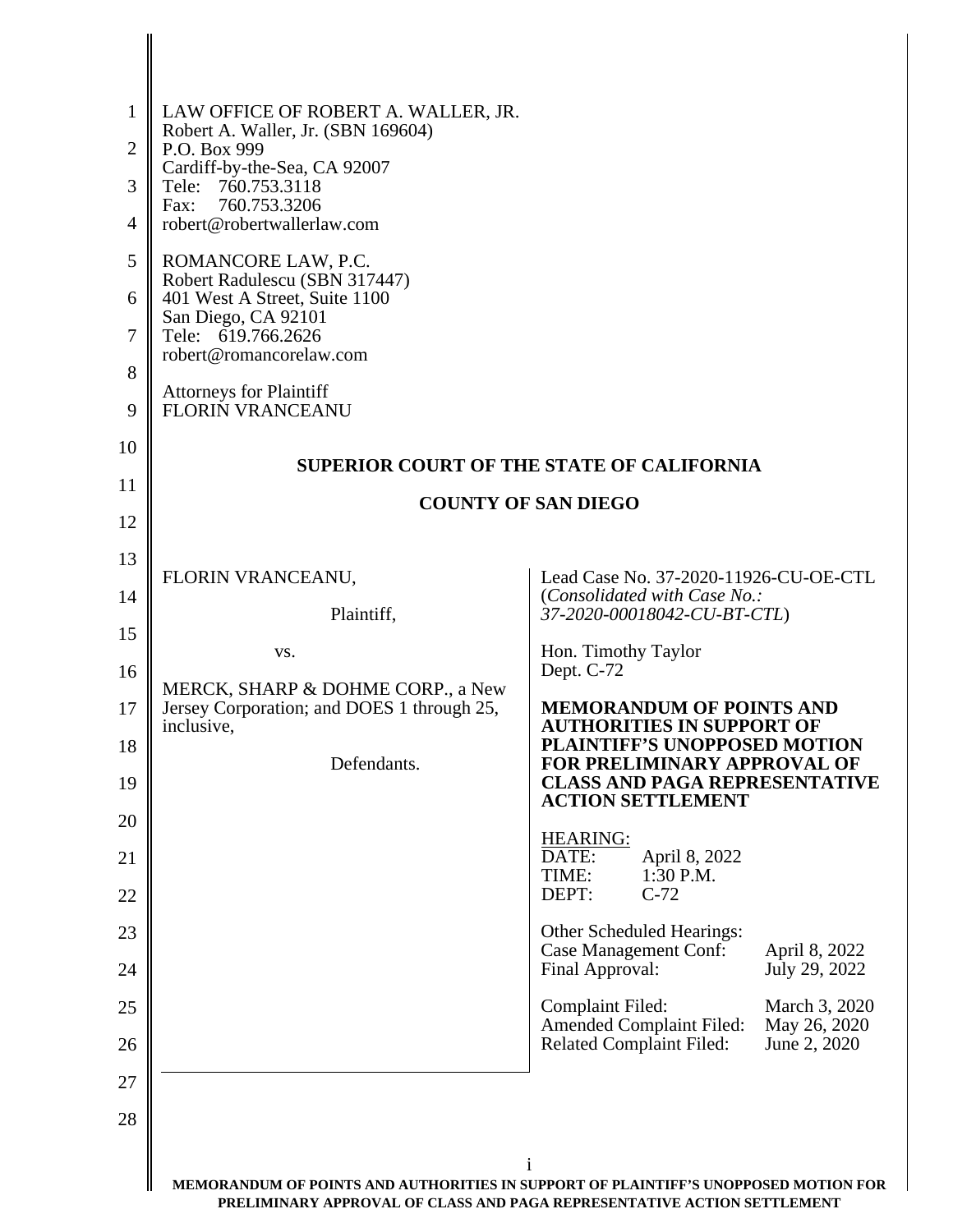| 1              |      |           | <b>TABLE OF CONTENTS</b>                                          |
|----------------|------|-----------|-------------------------------------------------------------------|
| $\overline{2}$ | I.   |           |                                                                   |
| 3              | II.  |           | SUMMARY OF THE CLASS ACTION AND PAGA CLAIMS3                      |
| $\overline{4}$ |      | A.        |                                                                   |
| 5              |      | <b>B.</b> | Size of Settlement Class and Manner Determined3                   |
| 6              |      | C.        |                                                                   |
| 7              |      | D.        |                                                                   |
| 8              |      | E.        | Settlement Was Reached Through Arms-Length Negotiation4           |
| 9              |      | F.        | Summary of Potential Recovery at Contested Hearing; Risk of Loss4 |
| 10             |      | G.        |                                                                   |
| 11             |      |           | 1.                                                                |
| 12             |      | H.        |                                                                   |
| 13             |      |           | 1.                                                                |
| 14             |      |           | 2.                                                                |
| 15             |      | I.        |                                                                   |
| 16             |      | J.        |                                                                   |
| 17             |      | K.        | There Are No Known Similar Cases Against Defendant MERCK8         |
| 18             | III. |           |                                                                   |
| 19             |      | A.        |                                                                   |
| 20             |      |           | 1.                                                                |
| 21             |      |           | 2.                                                                |
| 22             |      |           | Plaintiff VRANCEANU's Claims Are Typical of the Class10<br>3.     |
| 23             |      |           | 4.                                                                |
| 24             |      | <b>B.</b> | The Settlement Should Be Preliminarily Approved11                 |
| 25             | IV.  |           |                                                                   |
| 26             |      |           |                                                                   |
| 27             |      |           |                                                                   |
| 28             |      |           |                                                                   |
|                |      |           | $\mathbf{ii}$                                                     |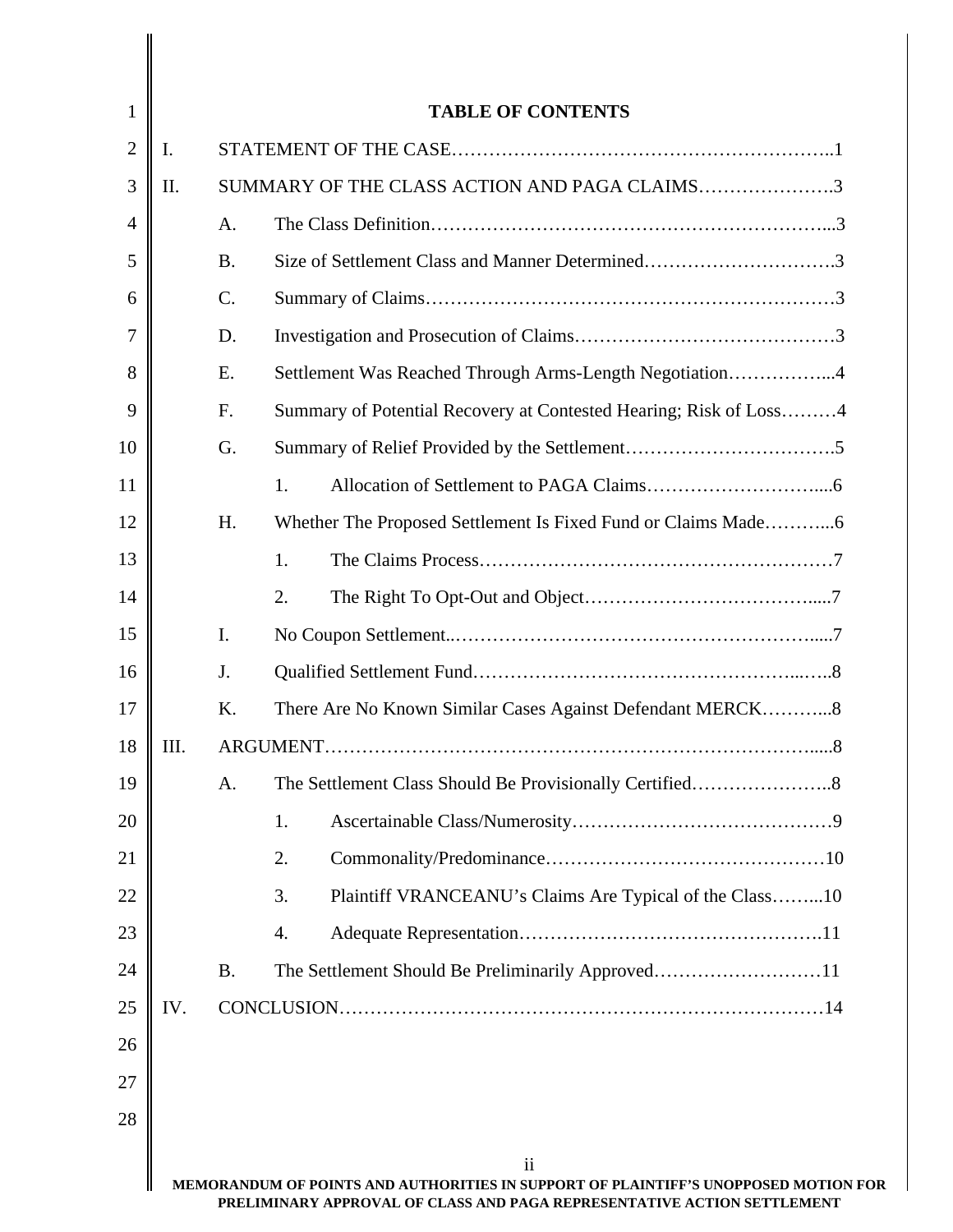| $\mathbf{1}$   | <b>TABLE OF AUTHORITIES</b>                                                                |
|----------------|--------------------------------------------------------------------------------------------|
| $\overline{2}$ | <b>CASE AUTHORITIES</b><br>PAGE:                                                           |
| 3              | 7-Eleven Owners for Fair Franchising v. Southland Corp., 85 Cal.App.4th 113512             |
| 4              |                                                                                            |
| 5              |                                                                                            |
| 6              |                                                                                            |
| 7              | Global Minerals & Metals Corp. v. Superior Court (2003) 113 Cal.App.4th 836                |
| 8              |                                                                                            |
| 9              |                                                                                            |
| 10             |                                                                                            |
| 11             | In re Cellphone Termination Fee Cases (Sprint) (2009) 180 Cal.App.4th 111012               |
| 12             | In re Cellphone Fee Termination Cases (Verizon) (2010) 186 Cal.App.4th 138012, 14          |
| 13             |                                                                                            |
| 14             | In re NASDAQ Market-Makers Antitrust Litig., 176 F.R.D. 99 (S.D.N.Y. 1997)13               |
| 15             | In re Tableware Antitrust Litigation, 484 F.Supp.2d 1078 (N.D.Cal. 2007)13                 |
| 16             |                                                                                            |
| 17             | Lockheed Martin Corp. v. Superior Court (2003) 29 Cal.4th 109610, 11                       |
| 18             | Munoz v. BCI Coca-Cola Bottling Co. of Los Angeles (2010) 186 Cal.App.4th 39914            |
| 19             |                                                                                            |
| 20             | Rodriguez v. West Publishing Corp. (9th Cir.2009) 563 F.3d 94813, 14                       |
| 21             |                                                                                            |
| 22             |                                                                                            |
| 23             | Vasquez v. Coast Valley Roofing, Inc., 670 F.Supp.2d 1114 (E.D.Cal. 2009)13                |
| 24             |                                                                                            |
| 25             | <b>STATUTORY AUTHORITIES</b>                                                               |
| 26             |                                                                                            |
| 27             |                                                                                            |
| 28             |                                                                                            |
|                | iii<br>MEMORANDUM OF POINTS AND AUTHORITIES IN SUPPORT OF PLAINTIFF'S UNOPPOSED MOTION FOR |

 $\begin{array}{c} \hline \end{array}$ 

**PRELIMINARY APPROVAL OF CLASS AND PAGA REPRESENTATIVE ACTION SETTLEMENT**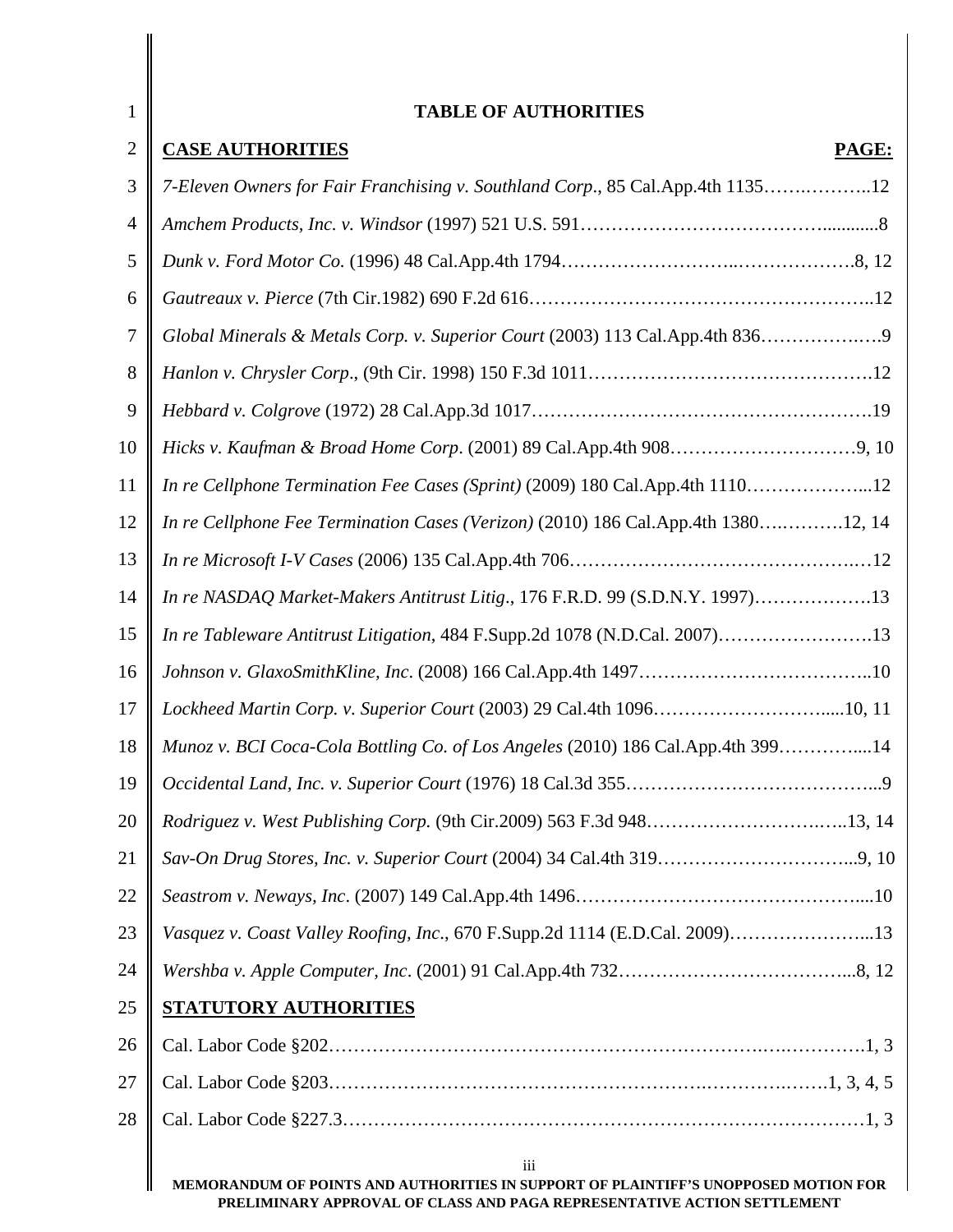| $\mathbf{1}$   |                                                                                                                                                                      |
|----------------|----------------------------------------------------------------------------------------------------------------------------------------------------------------------|
| $\overline{2}$ |                                                                                                                                                                      |
| 3              | <b>TREATISES AND OTHER AUTHORITIES</b>                                                                                                                               |
| $\overline{4}$ | Federal Judicial Center, Manual for Complex Litigation, § 21.632 (4th ed.2004)12                                                                                     |
| 5              |                                                                                                                                                                      |
| 6              |                                                                                                                                                                      |
| 7              |                                                                                                                                                                      |
| 8              |                                                                                                                                                                      |
| 9              |                                                                                                                                                                      |
| 10             |                                                                                                                                                                      |
| 11             |                                                                                                                                                                      |
| 12             |                                                                                                                                                                      |
| 13             |                                                                                                                                                                      |
| 14             |                                                                                                                                                                      |
| 15             |                                                                                                                                                                      |
| 16             |                                                                                                                                                                      |
| 17             |                                                                                                                                                                      |
| 18             |                                                                                                                                                                      |
| 19             |                                                                                                                                                                      |
| 20             |                                                                                                                                                                      |
| 21             |                                                                                                                                                                      |
| 22             |                                                                                                                                                                      |
| 23             |                                                                                                                                                                      |
| 24             |                                                                                                                                                                      |
| 25             |                                                                                                                                                                      |
| 26             |                                                                                                                                                                      |
| 27             |                                                                                                                                                                      |
| 28             |                                                                                                                                                                      |
|                | iv<br>MEMORANDUM OF POINTS AND AUTHORITIES IN SUPPORT OF PLAINTIFF'S UNOPPOSED MOTION FOR<br>PRELIMINARY APPROVAL OF CLASS AND PAGA REPRESENTATIVE ACTION SETTLEMENT |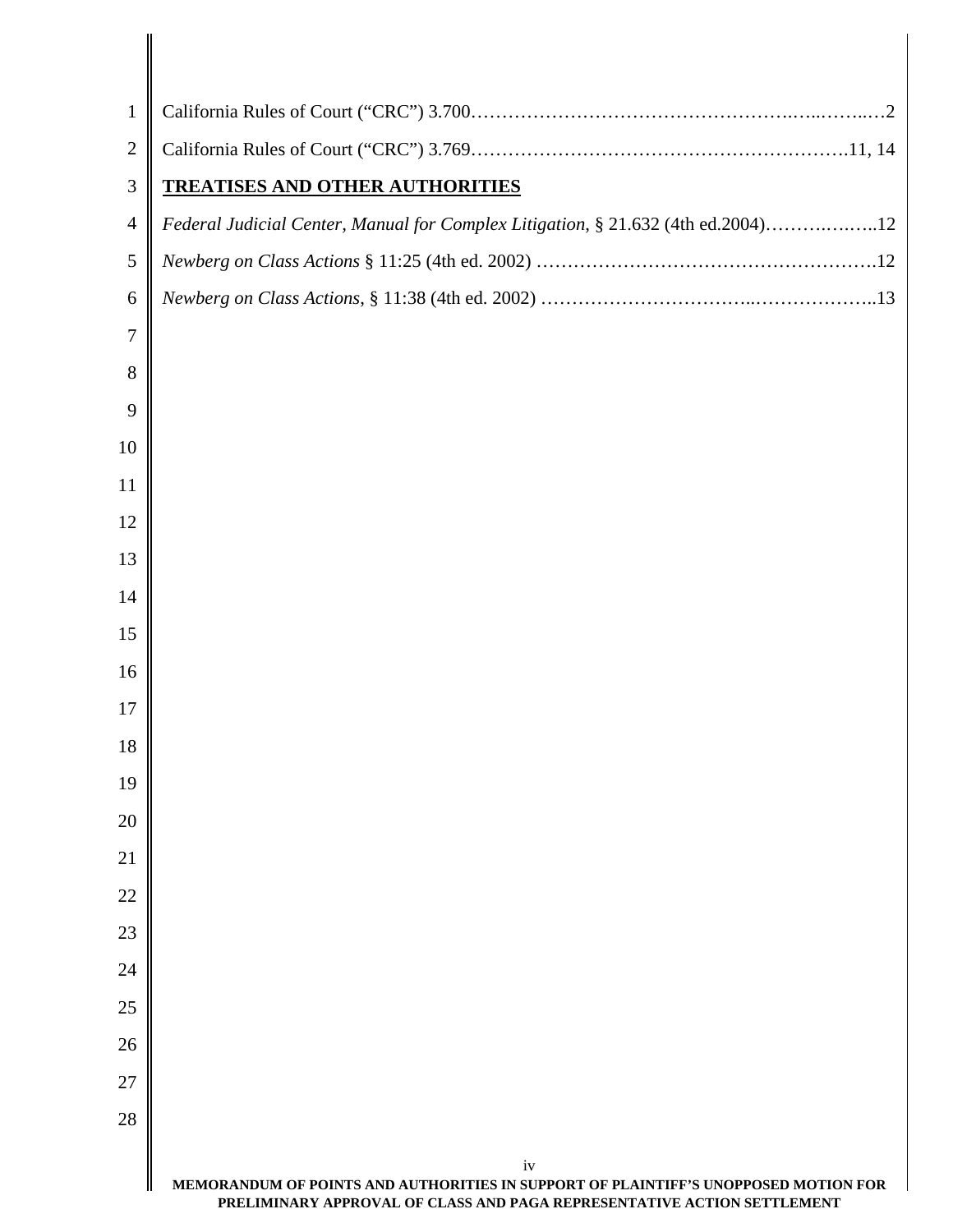1

### **I. STATEMENT OF THE CASE**

2 3 4 5 6 7 8 9 10 11 12 This class and representative action is brought by Plaintiff FLORIN VRANCEANU ("Plaintiff") on behalf of himself and a putative class, and other aggrieved employees (collectively "class members"), located in California against his former employer, Defendant MERCK, SHARP & DOHME CORP. ("Defendant" or "Merck"), for Merck's alleged failure to timely pay Plaintiff and the class members their accrued but unused vacation wages upon separation of employment in violation of California Labor Code §227.3, §201 and/or §202. Plaintiff and the class members were eventually paid their accrued but unused vacation wages but Plaintiff alleges that he and other class members are entitled to statutory waiting time penalties pursuant to California Labor Code §203. In the proposed settlement, Plaintiff recovered for himself and all other class members waiting time penalties pursuant to California Labor Code §203 based on the number of days they were not paid timely.

13 14 15 16 On or about February 1, 2020, Plaintiff submitted a pre-filing letter to the California Labor Workforce Development Agency ("LWDA") notifying the agency of his intent to seek civil penalties on behalf of himself and other similarly situated "aggrieved employees" under the PAGA for alleged Labor Code violations relating to the late payment of final vacation wages.

17 18 19 20 21 22 On or about March 3, 3020, Plaintiff filed an individual action against Defendant in San Diego Superior Court, Case No. 37-2020-00011926-CU-OE-CTL, asserting claims for failure to pay wages in violation of California Labor Code §201, and waiting time penalties pursuant to California Labor Code §203, based on Merck's alleged failure to pay his accrued but unused vacation wages until a month after his separation date. On or about May 26, 2020, Plaintiff filed a First Amended Complaint ("FAC") adding a representative PAGA claim.

23 24 25 26 27 28 On or about June 2, 2020, Plaintiff filed a second lawsuit against Defendant in San Diego Superior Court, Case No. 37-2020-00018042-CU-OE-CTL, alleging similar claims but on behalf of a putative class of employees in California. Following meet and confer efforts and a stipulation between the parties' counsel, Plaintiff filed a consolidated amended complaint on or about September 17, 2020, in the lead case, Case No. 37-2020-00011926, consolidating the two actions (the "Action").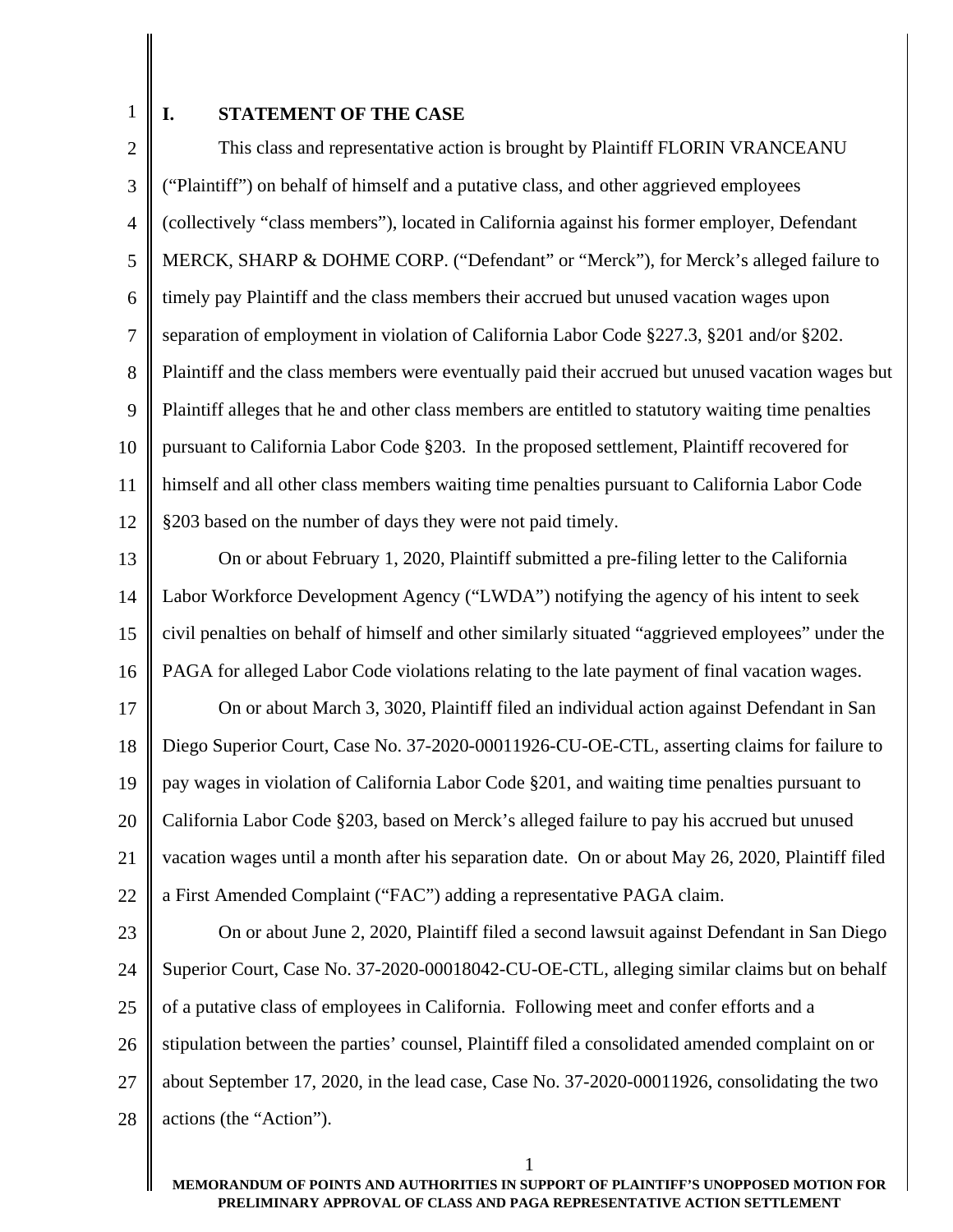1 2 3 4 5 6 7 8 9 During the pendency of the litigation, Plaintiff conducted a thorough investigation into the facts of the Action. This included propounding written discovery to Merck, including Form Interrogatories, two sets of Requests for Admission, three sets of Special Interrogatories, and four sets of Requests for Production focusing on Merck's written policies and practices for paying vacation wages at the end of employment, and production of payroll records and termination data for Plaintiff and the class members. The Parties also engaged in substantial discussion of their various legal contentions regarding Plaintiff's claims and Defendant's defenses. The results of Plaintiff's discovery efforts and the Parties' mutual informal efforts to exchange information were instrumental in reaching the proposed settlement.

10 11 12 13 14 The Parties also discussed participating in private mediation but were able to engage in extensive and productive arms-length settlement negotiations and made progress without the need and added cost of a private mediator. After considerable arms-length negotiations between counsel, on December 31, 2021, the parties reached a settlement. *See*, ¶11 of Decl. of Attorney Robert Radulescu ("Radulescu Dec.").

15 16 17 18 19 20 21 22 At the heart of the settlement is Defendant's agreement to pay \$925,000.00, inclusive of attorney's fees and costs, as a common fund, to settle all claims by Plaintiff and all other employees who were not paid vacation wages on the date of separation from June 1, 2017 to the date of preliminary approval. As part of the settlement, Defendant agreed to pay the costs of the settlement administrator, Phoenix Settlement Administrators. in addition to the \$925,000 settlement fund. The costs of administration are expected to be approximately \$5,000, which adds additional financial benefit to the class by not having those expenses paid out of the settlement funds.

23 24 25 26 27 28 Plaintiff and those class members who do not opt out of the settlement will provide a release in exchange for the consideration paid by Defendant. If finally approved, the settlement will ensure cash payment to approximately 160 former employees of Defendant, and will conclude this litigation between the parties, which is one of the primary goals for the Court's management of this case. *See*, California Rules of Court ("CRC") 3.700. Based on the following, Plaintiff requests the court grant preliminary approval of the settlement.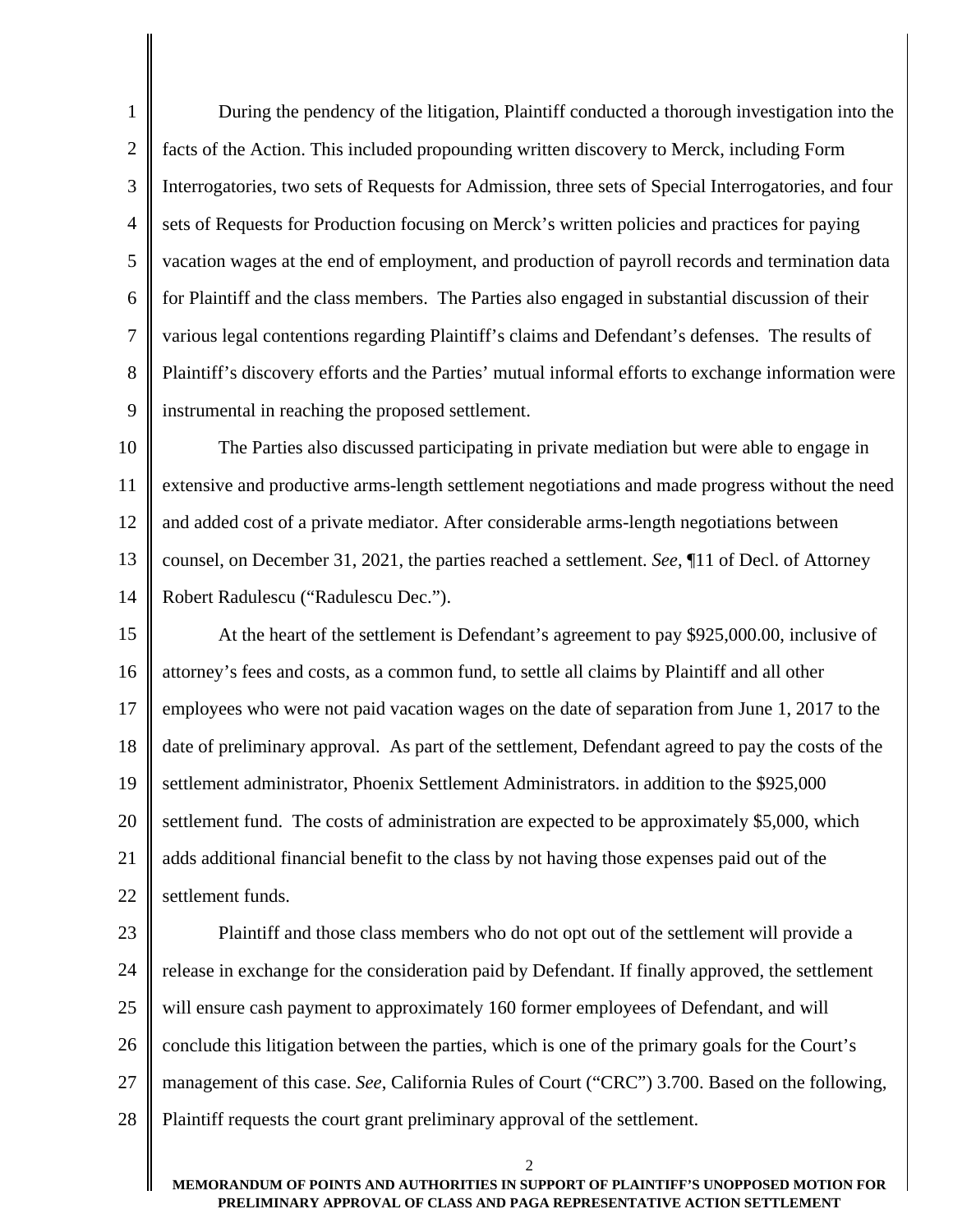1 2

## **II. SUMMARY OF THE CLASS ACTION AND PAGA CLAIMS**

## **A. The Class Definition**

3 4 5 6 This settlement is on behalf of a settlement class defined as "all individuals who previously were employed by Defendant in California and whose employment ended in California on or after June 1, 2017, and whose final vacation pay was issued after the separation date." *See*, Settlement Agreement ¶38.

7

#### **B. Size of Settlement Class and Manner Determined**

8 9 10 11 12 13 14 15 16 17 The number of persons within the class definition ("Class Members") was identified by Defendant in response to written discovery, analysis of employee records and payroll data, and consists of approximately 160 individuals. This number depends, in part, on whether additional employees are fired or resign between the execution of the Settlement Agreement and approval of the settlement by the Court and who are not timely paid any accrued but unused vacation wages. Given the fact this case was brought, and the amount Merck has agreed to pay to settle these claims, Plaintiff anticipates Merck has cured its business practice that gave rise to this lawsuit and there will not likely be additional unidentified class members. The number of class members was determined from Defendant's employee records, payroll data, and discovery propounded by Plaintiff to Defendant.

18

## **C. Summary of Claims**

19 20 21 22 23 24 Plaintiff and class members are those who were employed by Merck in California and who did not receive timely payment of their accrued but unused vacation wages upon separation of employment. *See*, Settlement Agreement ¶42. Plaintiff alleged, on behalf of himself and the putative class, claims for untimely payment of vacation wages as required by Cal. Labor Code §202, §203 and §227.3, and waiting time penalties as provided by California Labor Code §203. *See*, Consolidated Amended Complaint.

25

#### **D. Investigation and Prosecution of Claims**

26 27 28 The Parties have conducted a thorough investigation into the facts of the Action. This includes conducting extensive exchange of informal and formal discovery including Plaintiff propounding written discovery to Merck consisting of Form Interrogatories, two sets of Requests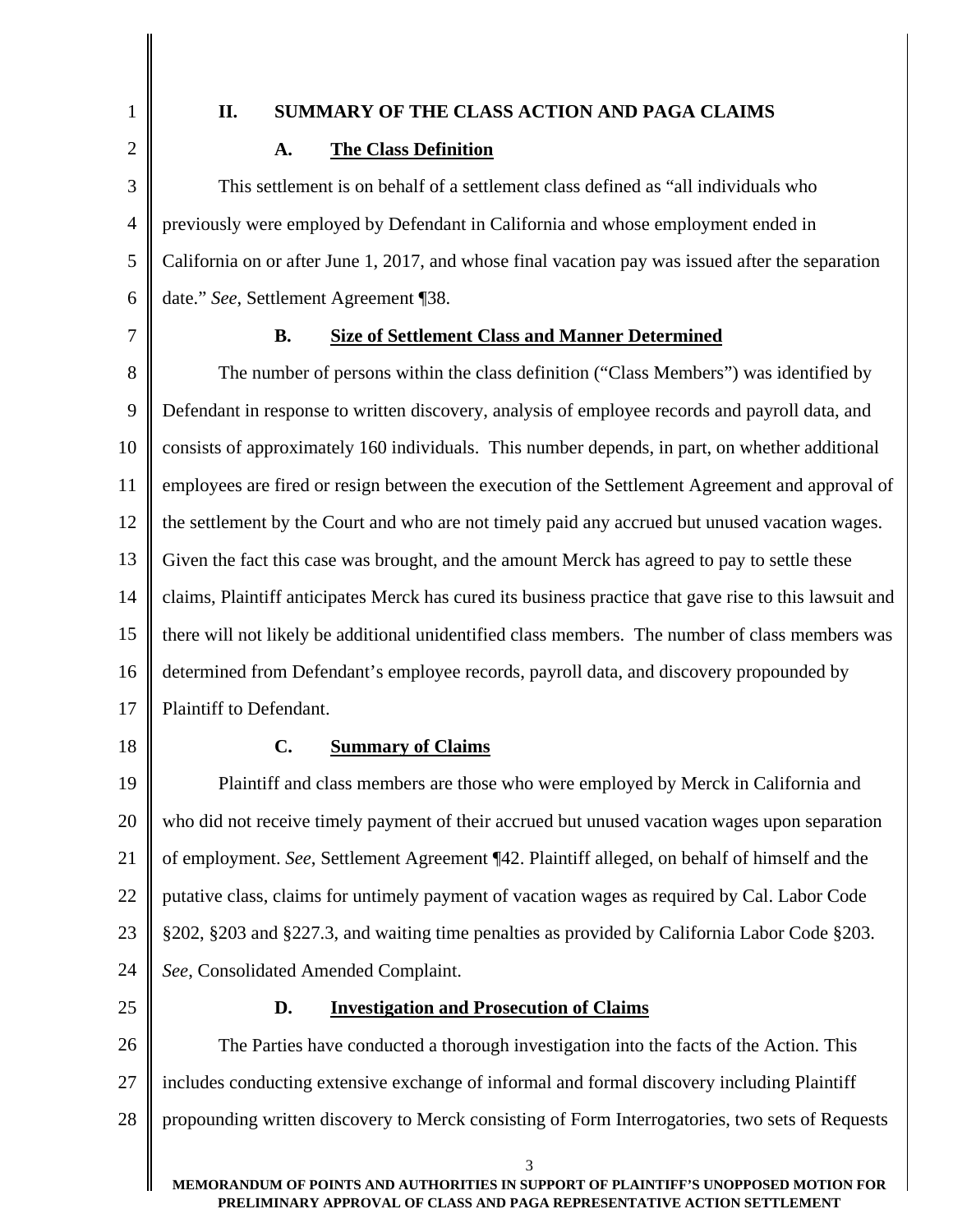1 2 3 4 5 6 7 for Admission, three sets of Special Interrogatories, and four sets of Requests for Production focusing on Merck's written policies and practices for paying vacation wages at the end of employment, and production of payroll records and termination data for Plaintiff and the class members including a detailed Excel spreadsheet identifying the employees by anonymous numbers who defined the proposed class definition. Class Counsel was required to analyze, sort, and manipulate the data to be able to identify the number of class members and their respective claims and potential waiting time penalties to which they may be entitled.

8 9 10 11 As the Parties have also discussed, *supra*, counsel each engaged in detailed discussions and legal research relating to their legal contentions regarding the strengths and weaknesses of Plaintiff's claims and Defendant's defenses. These efforts were instrumental in reaching the settlement Class Counsel did for the benefit of the class.

12

#### **E. Settlement Was Reached Through Arms-Length Negotiation**

13 14 15 16 17 18 19 After reviewing employee records and providing the violations analysis to Defendant's counsel, the parties, through counsel, began settlement discussion. Counsel for the respective parties engaged in arms-length settlement discussions directly in part to avoid unnecessary expenses associated with private mediation. All settlement discussions were conducted at armslength and liability was disputed by defense counsel throughout the negotiations. The Settlement Agreement, which is the result of considerable arms-length negotiations, is fair, adequate and reasonable and provides a specific, defined benefit to the class. See, Radulescu Dec. ¶ 2.

20

#### **F. Summary of Potential Recovery at Contested Hearing; Risk of Loss**

21 22 23 24 25 The parties reached a settlement whereby Merck agrees to pay the gross amount of \$925,000 to resolve all claims. The net settlement (after deduction for attorney fees and costs) will be divided on a pro rata basis among the class members based on the number of days they were not paid the vacation wages. The settlement therefore presents Plaintiff and each class member with a fair and equitable share of the settlement proceeds.

26

27 28 Given this action centers on recovery of California Labor Code §203 waiting time penalties, there is a probability Plaintiff or any class member may not prevail in a contested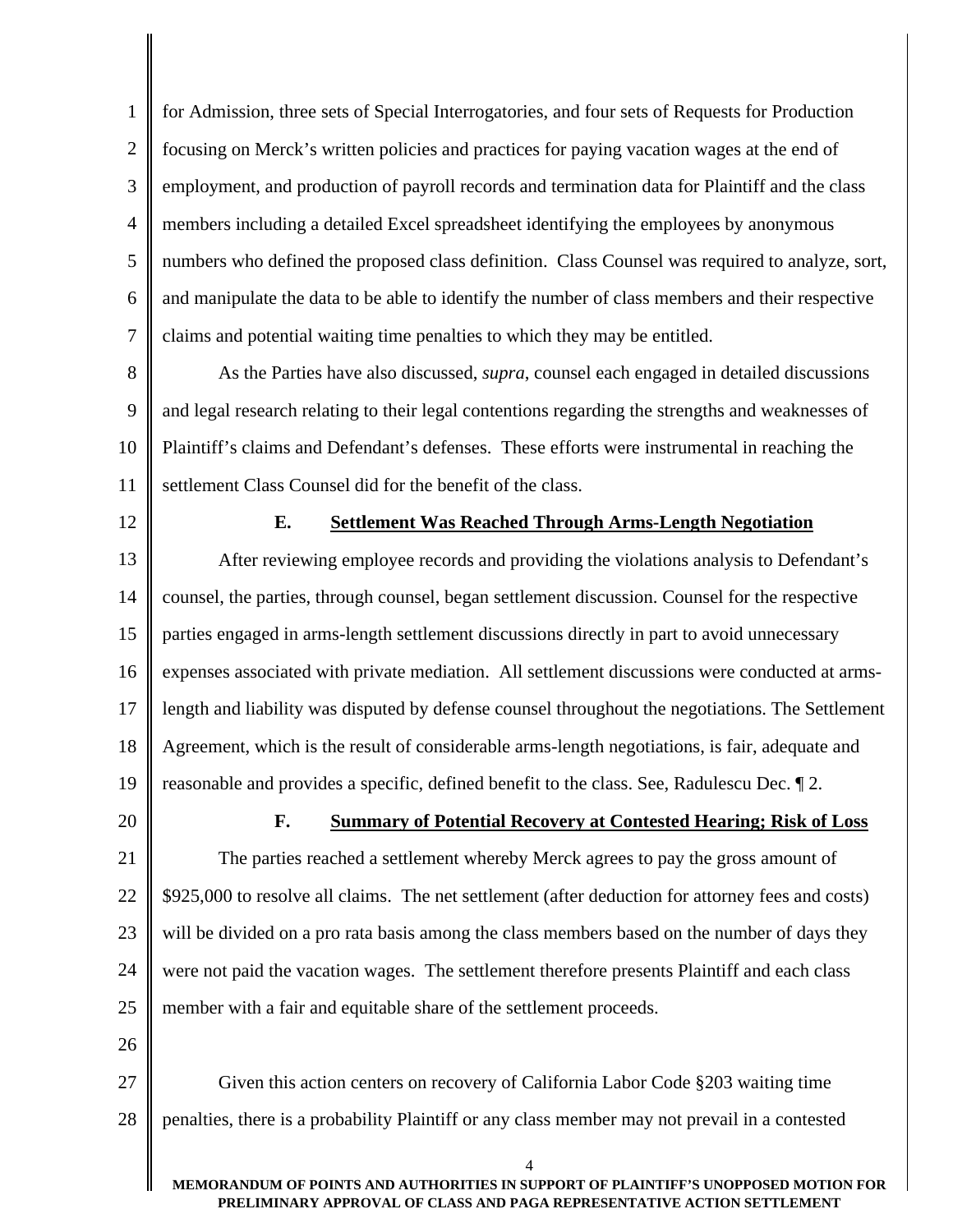1 2 3 4 5 6 hearing for a number of reasons, including that the trier of fact could determine Merck's alleged conduct was not willful as required by Labor Code §203 in order for any class member to be able to recover anything since they were paid their actual vacation wages, just not on the date of separation, and many other employees did receive there vacation wages on or before the separation date, suggesting that individualized inquiries could arise as to the reason why some employees received their vacation wages later than others relative to the separation date.

7 8 9 10 11 12 13 14 15 16 17 With regard to any class member recovering anything in a contested hearing, if Plaintiff or a particular class member was required to prove they suffered damages, and was owed penalties due to vacation wage payment delays, it is estimated that any particular class member would be able to recover anywhere from \$100 on the low end, to a few thousand dollars on the high end, .depending on each employee's individual regular rate, and the number of days they were not paid vacation wages following their separation from Merck. Under the terms of the settlement class members would be eligible to recover their proportionate share of the Maximum Distributable Amount. The Net Settlement Amount designated to the Class Claims will be allocated to each Participating Class Member based on his or her proportionate number of Estimated Days compared to the total number of Estimated Days for all Participating Class Members during the Class Period. *See*, Settlement Agreement ¶49(c)(ii).

18

#### **G. Summary of Relief Provided by the Settlement**

 $\overline{a}$ 19 20 21 22 23 24 25 26 27 28 This Settlement Agreement allows the class members to recover significant monetary compensation for Defendant's alleged violations of the California Labor Code. The Parties agree to settle this Action for the gross, non-reversionary, amount of Nine Hundred and Twenty-Five Thousand Dollars (\$925,000) ("the Settlement Amount"). *See*, Settlement Agreement ¶49(a). While the Settlement Amount will be divided among the class members on a pro rata basis of the number of days they were not paid, if each class member were treated the same, the gross settlement amount would provide an average value of \$5,781.25 to each class member before computation of attorney fees and costs and incentive award for Plaintiff VRANCEANU. As noted, the Settlement Administration Expenses, including the cost of printing and mailing the Class Notice Packet, will be paid separately by Defendant and are not to be taken from the Gross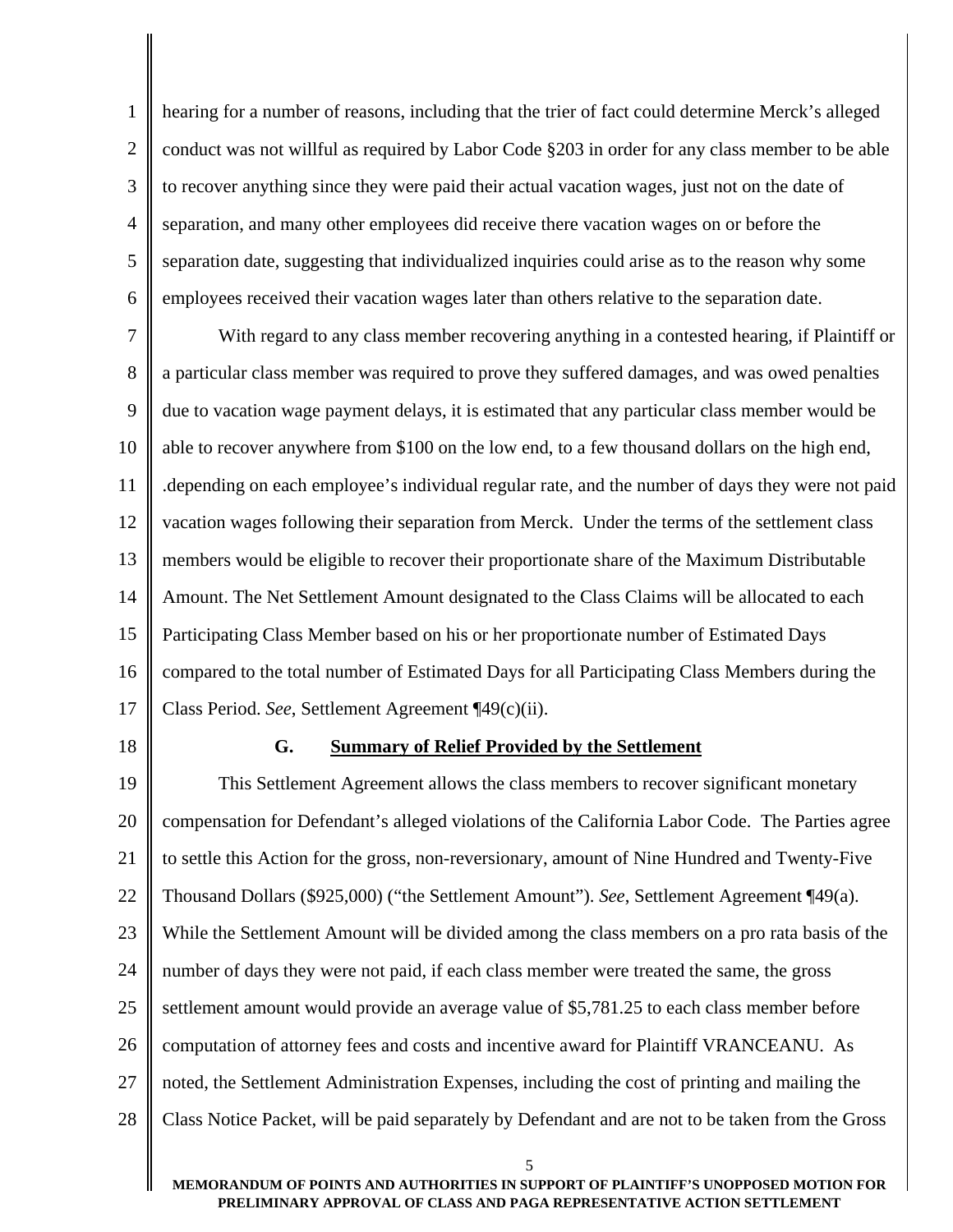1 2 3 4 5 6 7 Settlement Amount. *See*, Settlement Agreement ¶63. Class Counsel are requesting the Court award Plaintiff VRANCEANU a service or incentive award not to exceed \$10,000 for bringing the case. Defendant does not oppose this request. *See*, Settlement Agreement ¶49(d). The Service Payment to the Class Representative will be paid out of the Gross Settlement Amount. *Id*. Class counsel are requesting the Court to award attorneys' fees equal to one-third (33.33%) of the Gross Settlement Amount, inclusive of reasonable litigation costs. Defendant does not oppose that request. *See*, Settlement Agreement ¶49(e).

8 9 10 11 12 13 14 Moreover, this is a "non-reversionary" settlement. *See*, Settlement Agreement ¶50. Under no circumstances will any portion of the Settlement Amount revert to Defendant. *Id*. Settlement Class Members will not have to make a claim in order to receive an Individual Settlement Amount. *Id*. Distributions, in the form of Individual Settlement Amounts, will be made directly to each Participating Class Member. *Id*. Likewise, if the number of class members increases by more than ten percent (10%) Merck has agreed to increase the settlement fund by a corresponding factorial. See, Settlement Agreement ¶69.

15

#### **1. Allocation of Settlement to PAGA Claims**

16 17 18 19 20 21 22 23 Plaintiff's complaint includes a PAGA claim. To resolve the PAGA claims, the parties have agreed, subject to court approval pursuant to California Labor Code §2699.3(b)(4), to allocate twelve thousand (\$12,000) from the Gross Settlement Amount as recoverable PAGA penalties. *See*, Settlement Agreement ¶49(c)(i). Twenty-five percent (25%), or \$3,000, shall be paid out to PAGA Settlement Employees. *Id*. Each PAGA Settlement Employee shall receive a portion of the \$3,000 proportionate to the number of the PAGA Settlement Employee's Estimated Days compared to the total number of Estimated Days for all PAGA Settlement Employees during the PAGA Period. *Id.* 

24

#### **H. Whether The Proposed Settlement Is Fixed Fund or Claims Made**

25 26 27 The settlement is fixed, non-reversionary, fund. Settlement Class Members will not have to make a claim in order to receive an Individual Settlement Amount. *See*, Settlement Agreement ¶50. The class members are thus guaranteed considerable monetary recovery.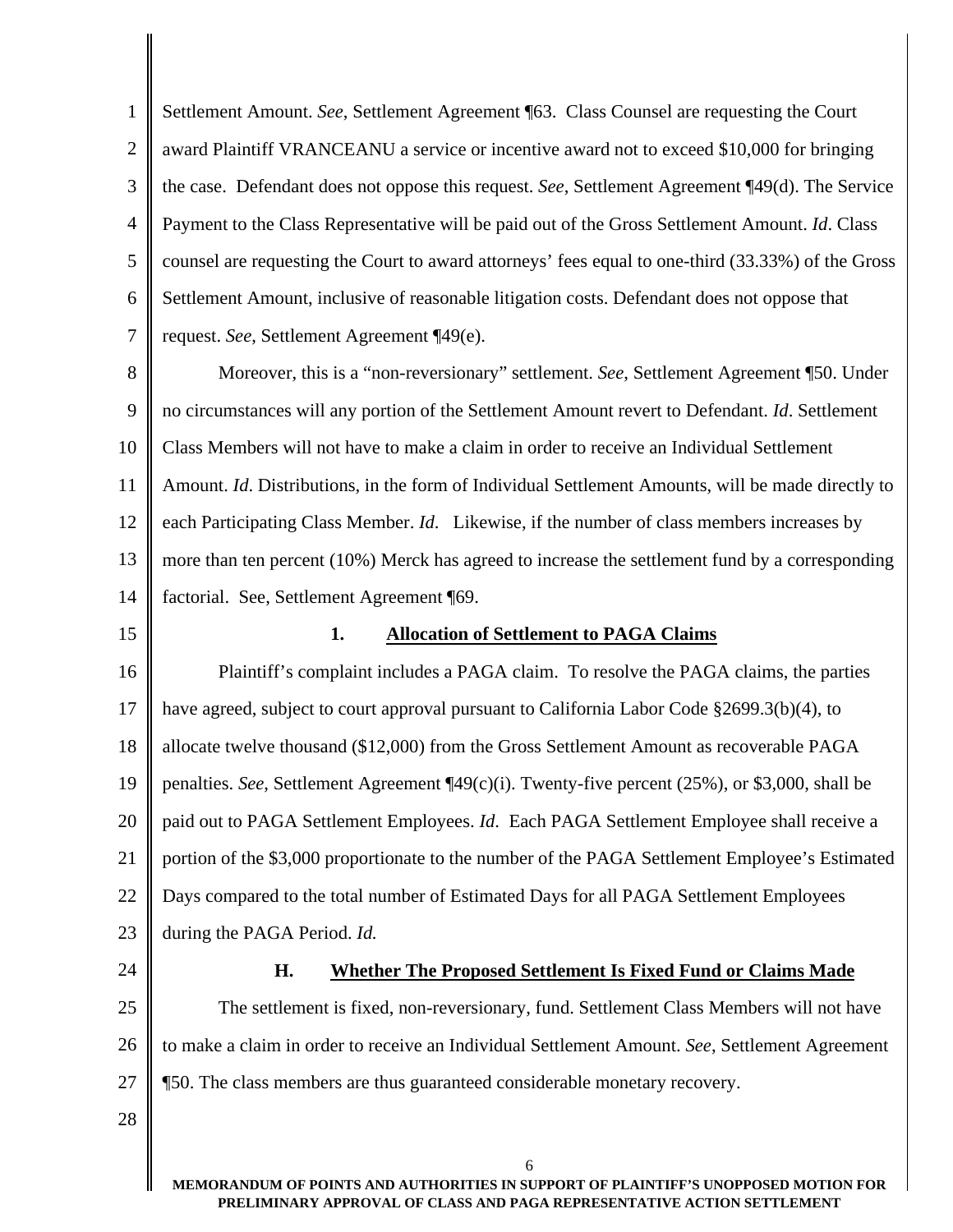# **1. The Claims Process**

1

| $\overline{c}$ | As noted, <i>supra</i> , no class member will be required to make a claim in order to recover       |
|----------------|-----------------------------------------------------------------------------------------------------|
| 3              | from the settlement fund. The settlement administration process will be administered by Phoenix     |
| 4              | Settlement Administrators subject to approval by the court. Defendant will pay all fees and costs   |
| 5              | associated with claims administration.                                                              |
| 6              | The Notice, as approved by the Court, shall be sent by the Settlement Administrator to the          |
| 7              | Settlement Class Members, by first class mail within twenty-five (25) business days following       |
| $8\,$          | entry of the Preliminary Approval Order. See, Settlement Agreement ¶66. The Settlement              |
| 9              | Administrator will take steps to ensure that the Notice is correctly mailed to all Settlement Class |
| 10             | Members, including utilization of the National Change of Address Database maintained by the         |
| 11             | United States Postal Service to review the accuracy of and, if possible, update a mailing address.  |
| 12             | See, Settlement Agreement ¶67. Notices will be re-mailed to any Settlement Class Member for         |
| 13             | whom an updated address is located within ten (10) calendar days following both the Settlement      |
| 14             | Administrator learning of the failed mailing and its receipt of the updated address. Id. The Notice |
| 15             | will be identical to the original Notice, except that it shall notify the Settlement Class Member   |
| 16             | that the exclusion (opt-out) request or objection must be returned by the later of the Notice       |
| 17             | Response Deadline or fifteen (15) days after the remailing of the Notice. Id.                       |
| 18             | 2.<br>The Right To Opt-Out and Object                                                               |
| 19             | Any Settlement Class Member, other than Plaintiff, may request to be excluded from the              |
| 20             | Participating Settlement Class by submitting a "Request for Exclusion" to Defendant, postmarked     |
| 21             | on or before the Notice Response Deadline. See, Settlement Agreement ¶70(a). Likewise, any          |
| 22             | class member may object to the settlement and may appear at the Final Approval Hearing and          |
| 23             | object whether or not they have filed a written objection. See, Settlement Agreement $\P$ 70(c)     |
| 24             | <b>No Coupon Settlement</b><br>I.                                                                   |
| 25             | This is not a coupon settlement. No part of the settlement involves issuance or redemption          |
| 26             | of coupons to participating class members.                                                          |
| 27             |                                                                                                     |
| 28             |                                                                                                     |
|                | 7                                                                                                   |
|                | MEMORANDUM OF POINTS AND AUTHORITIES IN SUPPORT OF PLAINTIFF'S UNOPPOSED MOTION FOR                 |

**PRELIMINARY APPROVAL OF CLASS AND PAGA REPRESENTATIVE ACTION SETTLEMENT**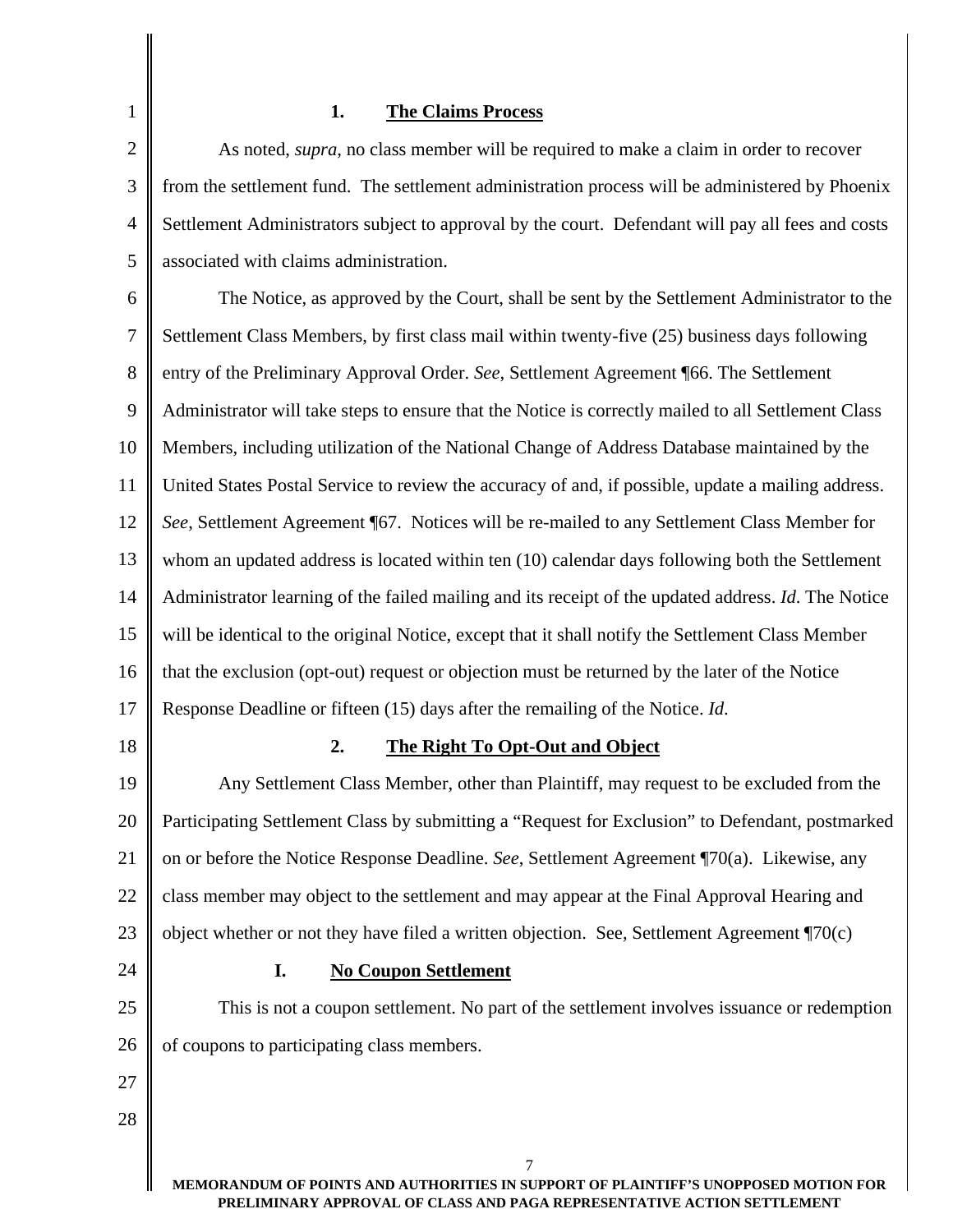# **J. Qualified Settlement Fund**

<span id="page-11-0"></span>

| $\mathbf{2}$   | The Parties agree that the Settlement Administrator shall establish a Qualified Settlement                                                                                                                                                                                                             |  |  |
|----------------|--------------------------------------------------------------------------------------------------------------------------------------------------------------------------------------------------------------------------------------------------------------------------------------------------------|--|--|
| 3              | Fund ("QSF") that is intended to be pursuant to Section 468B of the Code and Treas. Reg.                                                                                                                                                                                                               |  |  |
| $\overline{4}$ | §1.468B-1, 26 CFR § 1.468B-1 et seq., and will be administered by the Settlement Administrator                                                                                                                                                                                                         |  |  |
| 5              | as such. See, Settlement Agreement ¶64. With respect to the QSF, the Settlement Administrator                                                                                                                                                                                                          |  |  |
| 6              | shall: (1) open and administer a settlement account in such a manner as to qualify and maintain                                                                                                                                                                                                        |  |  |
| 7              | the qualification of the QSF as a "Qualified Settlement Fund" under Section 468B of the Code                                                                                                                                                                                                           |  |  |
| 8              | and Treas. Reg. §1.468B-1; (2) satisfy all federal, state and local income and other tax reporting,                                                                                                                                                                                                    |  |  |
| 9              | return, and filing requirements with respect to the QSF; and (3) satisfy out of the QSF all fees,                                                                                                                                                                                                      |  |  |
| 10             | expenses, and costs incurred in connection with the opening and administration of the QSF and                                                                                                                                                                                                          |  |  |
| 11             | the performance of its duties and functions as described in this Agreement. Id. The                                                                                                                                                                                                                    |  |  |
| 12             | aforementioned fees, costs, and expenses shall be treated as and included in the costs of                                                                                                                                                                                                              |  |  |
| 13             | administering the QSF and as Settlement Administration Expenses. Id.                                                                                                                                                                                                                                   |  |  |
| 14             | К.<br><b>There Are No Known Similar Cases Against Defendant MERCK</b>                                                                                                                                                                                                                                  |  |  |
| 15             | There are no known, and Plaintiff's counsel has not been made aware of any, similar cases                                                                                                                                                                                                              |  |  |
| 16             | pending against Defendant in California involving the same claims or parties.                                                                                                                                                                                                                          |  |  |
| 17             | <b>ARGUMENT</b><br>Ш.                                                                                                                                                                                                                                                                                  |  |  |
| 18             | <b>The Settlement Class Should Be Provisionally Certified</b><br>A.                                                                                                                                                                                                                                    |  |  |
| 19             | Plaintiffs (with the stipulation of Defendant) seek provisional certification of a class for                                                                                                                                                                                                           |  |  |
| 20             | purposes of settlement only. Amchem Products, Inc. v. Windsor (1997) 521 U.S. 591, 618 ("the                                                                                                                                                                                                           |  |  |
| 21             | 'settlement only' class has become a stock device.") It is proper to certify a settlement class in                                                                                                                                                                                                     |  |  |
| 22             | connection with a class settlement provided the requirements for certification, other than                                                                                                                                                                                                             |  |  |
| 23             | manageability concerns <sup>1</sup> , are established. Amchem, 521 U.S. 591, 619-621 (1977); see also,                                                                                                                                                                                                 |  |  |
| 24             | Wershba v. Apple Computer, Inc. (2001) 91 Cal.App.4th 732, 744 (same). California courts apply                                                                                                                                                                                                         |  |  |
| 25             | a "lesser standard of scrutiny" to certification of settlement classes. See, Dunk v. Ford Motor Co.                                                                                                                                                                                                    |  |  |
| 26             | (1996) 48 Cal. App. 4th 1794, 1807 fn. 19 (addressing the two purposes of the certification                                                                                                                                                                                                            |  |  |
| 27<br>28       | <sup>1</sup> See, <i>Amchem Products, Inc.</i> , 521 U.S. at 620 ("Confronted with a request for settlement-only class certification, a<br>district court need not inquire whether the case, if tried, would present intractable management problems  for<br>the proposal is that there by no trial.") |  |  |
|                |                                                                                                                                                                                                                                                                                                        |  |  |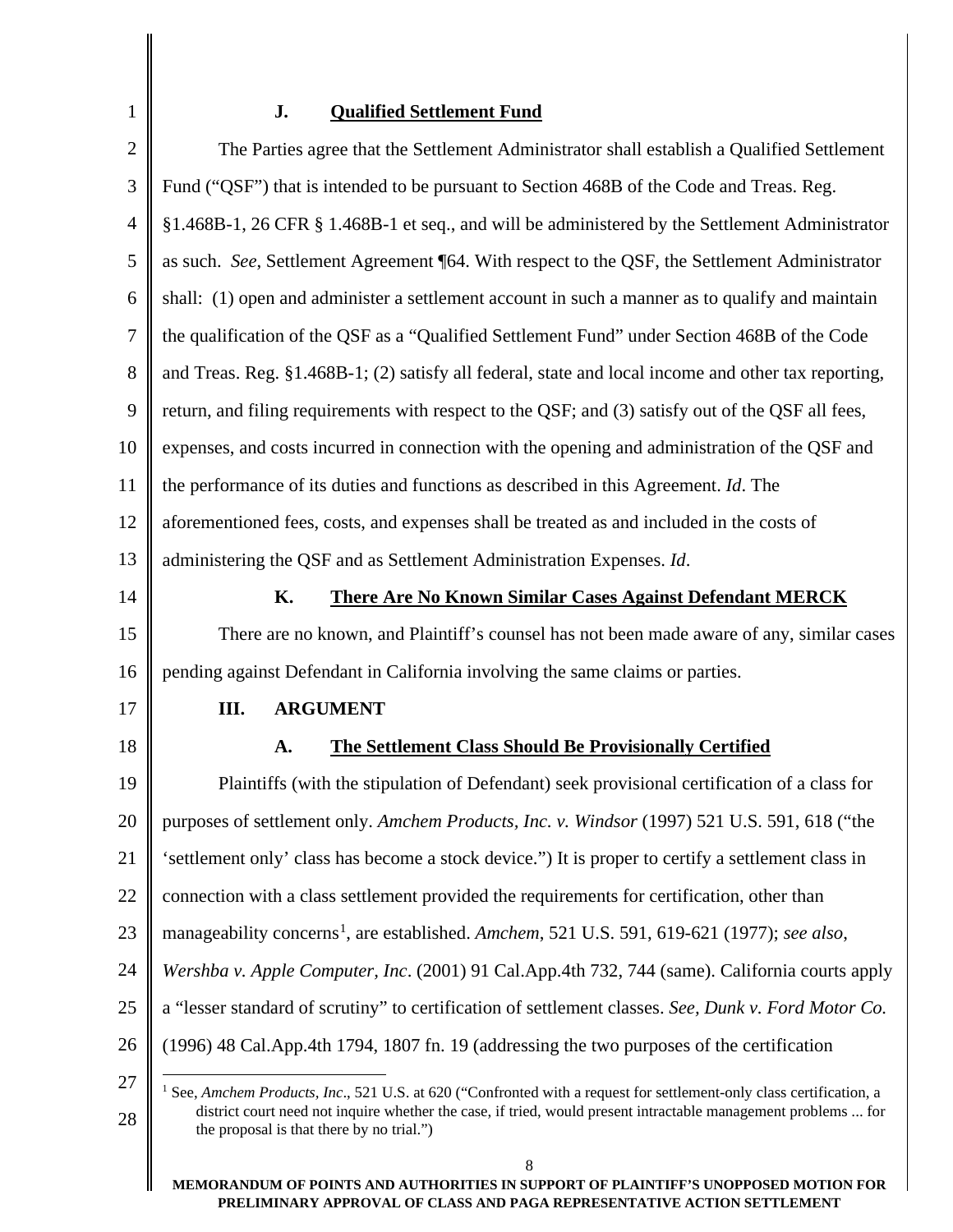| $\mathbf{1}$   | scrutiny: "(1) to keep the lawsuit manageable for trial; and (2) to protect the interests of the non-                                                  |  |  |
|----------------|--------------------------------------------------------------------------------------------------------------------------------------------------------|--|--|
| $\overline{2}$ | representative class members," and explaining that the first of these purposes is inapplicable to                                                      |  |  |
| 3              | settlement classes while the second purpose if fulfilled through the final fairness review                                                             |  |  |
| $\overline{4}$ | process"); see also, Global Minerals & Metals Corp. v. Superior Court (2003) 113 Cal.App.4th                                                           |  |  |
| 5              | 836, 859 (noting the lesser standard of scrutiny for settlement classes.)                                                                              |  |  |
| 6              | A party seeking certification of a class must establish the existence of both an                                                                       |  |  |
| $\overline{7}$ | ascertainable class and a well-defined community of interest among the class members. Sav-On                                                           |  |  |
| 8              | Drug Stores, Inc. v. Superior Court (2004) 34 Cal.4th 319, 326. The "community of interest"                                                            |  |  |
| 9              | requirement embodies three factors: (1) predominant common questions of law or fact; (2) class                                                         |  |  |
| 10             | representatives with claims or defenses typical of the class; and (3) class representatives who can                                                    |  |  |
| 11             | adequately represent the class. Id.                                                                                                                    |  |  |
| 12             | The settlement includes certification of the following stipulated settlement class:                                                                    |  |  |
| 13             | All individuals who previously were employed by Defendant in California and                                                                            |  |  |
| 14             | whose employment ended in California on or after June 1, 2017, through<br>Preliminary Approval Date, and whose final vacation pay was issued after the |  |  |
| 15             | separation date.                                                                                                                                       |  |  |
| 16             | See, Settlement Agreement ¶38, 39.                                                                                                                     |  |  |
| 17             | Defendant has stipulated, for settlement purposes only, that the Settlement Class Members                                                              |  |  |
| 18             | described herein who do not Request Exclusion from the Settlement Class may be conditionally                                                           |  |  |
| 19             | certified as a settlement class and that the PAGA Settlement Employees are appropriate for                                                             |  |  |
| 20             | representative treatment for purposes of settlement only. See, Settlement Agreement ¶48.                                                               |  |  |
| 21             | <b>Ascertainable Class/Numerosity</b><br>1.                                                                                                            |  |  |
| 22             | The proposed settlement class consists of approximately identified 160 persons. The                                                                    |  |  |
| 23             | numerosity requirement is therefore satisfied. Given the number of settlement class members it                                                         |  |  |
| 24             | would be impractical to bring all of the potential settlement class members before the Court. See,                                                     |  |  |
| 25             | Hebbard v. Colgrove (1972) 28 Cal.App.3d 1017, 1030 (finding 28 members sufficient to                                                                  |  |  |
| 26             | maintain a class action); Occidental Land, Inc. v. Superior Court (1976) 18 Cal.3d 355, 364 fn. 7                                                      |  |  |
| 27             | (ruling that more than 150 members sufficient to maintain class action). The class is therefore                                                        |  |  |
| 28             | ascertainable: it is precise, objective and the identity of all potential settlement class members can                                                 |  |  |
|                | 9                                                                                                                                                      |  |  |
|                | MEMORANDUM OF POINTS AND AUTHORITIES IN SUPPORT OF PLAINTIFF'S UNOPPOSED MOTION FOR                                                                    |  |  |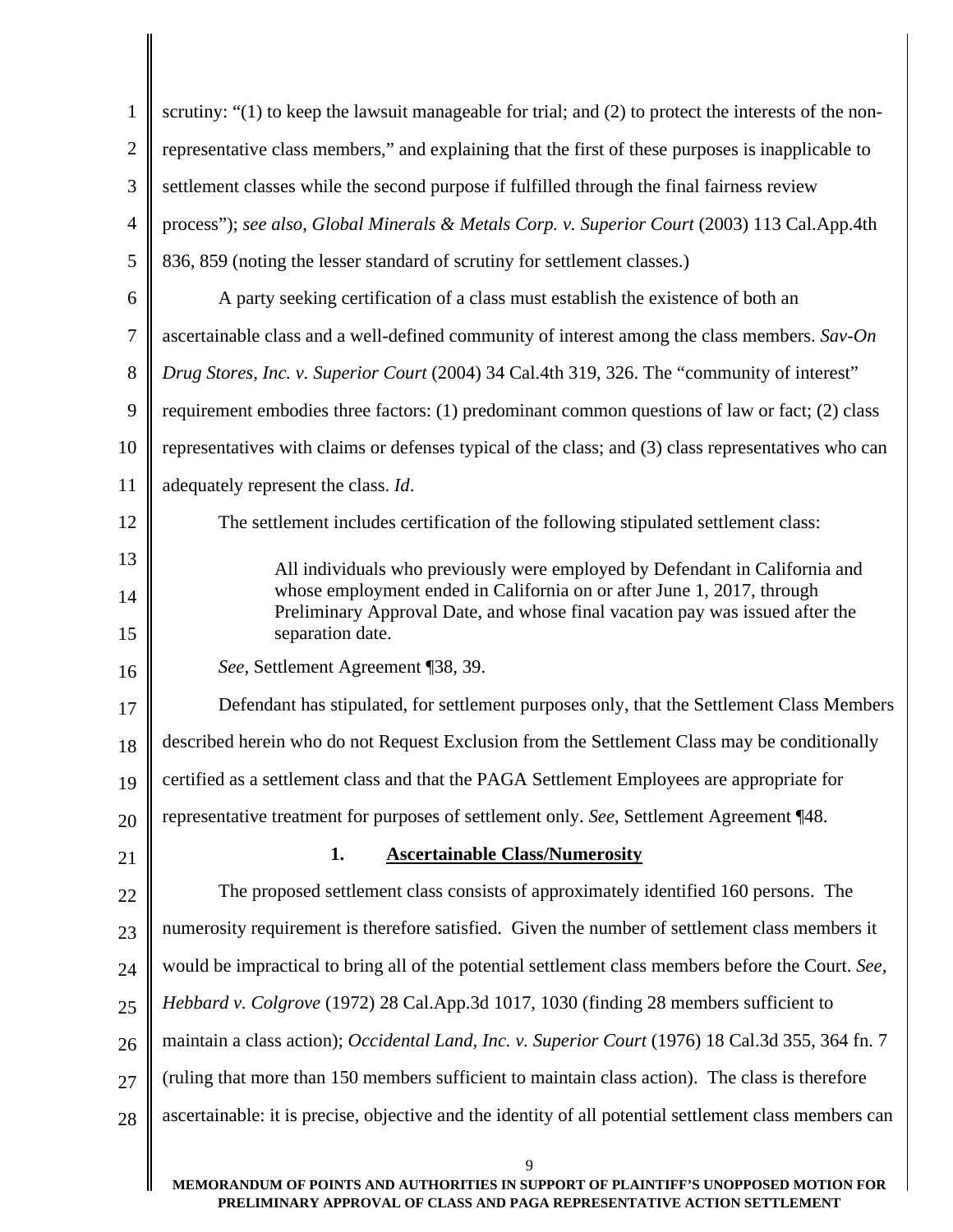1 2 be determined from Defendant's own business and employee records. *Hicks v. Kaufman & Broad Home Corp*. (2001) 89 Cal.App.4th 908, 916.

3

#### **2. Commonality/Predominance**

4 5 6 7 8 9 10 11 "Predominance is a comparative concept, 'and the necessity for class members to individually establish eligibility and damages does not mean individual fact questions predominate.'" *Sav-on Drug Stores, Inc.*, *supra*. 34 Cal.4th at 334 (citations omitted). Predominance may be established "when a defendant's tortious acts, as here, 'allegedly are the same with regard to each plaintiff.'" *Id*, quoting *Lockheed Martin Corp. v. Superior Court* (2003) 29 Cal.4th 1096, 1107). "As a general rule if the defendant's liability can be determined by facts common to all members of the class, a class will be certified even if the members must prove individually their damages." *Hicks*, 89 Cal.App.4th at 916.

12 13 14 15 16 17 18 Here, common questions predominate over any isolated or individual issues, and class treatment is appropriate. Plaintiff alleges the putative class of employees in California did not receive timely payment of their accrued but unused vacation wages upon separation of employment. The overarching common questions of law or fact are whether Defendant had a common policy and practice of failing to timely pay their California employees their earned but unused vacation wages at the time of separation. Thus, the commonality and predominance elements are satisfied.

19

#### **3. Plaintiff VRANCEANU's Claims Are Typical of the Class**

20 21 22 23 24 25 26 27 28 Plaintiff VRANCEANU's claims are typical of the settlement class because he was not timely paid his accrued but unused vacation wages upon separation of employment. "'Typicality refers to the nature of the claim or defense of the class representative, and not to the specific facts from which it arose or the relief sought.' [...] The test of typicality 'is whether other members have the same or similar injury, whether the action is based on conduct which is not unique to the named plaintiffs, and whether other class members have been injured by the same course of conduct.'" *Johnson v. GlaxoSmithKline, Inc*. (2008) 166 Cal.App.4th 1497, 1509, quoting *Seastrom v. Neways, Inc*. (2007) 149 Cal.App.4th 1496, 1502). The typicality requirement is therefore satisfied.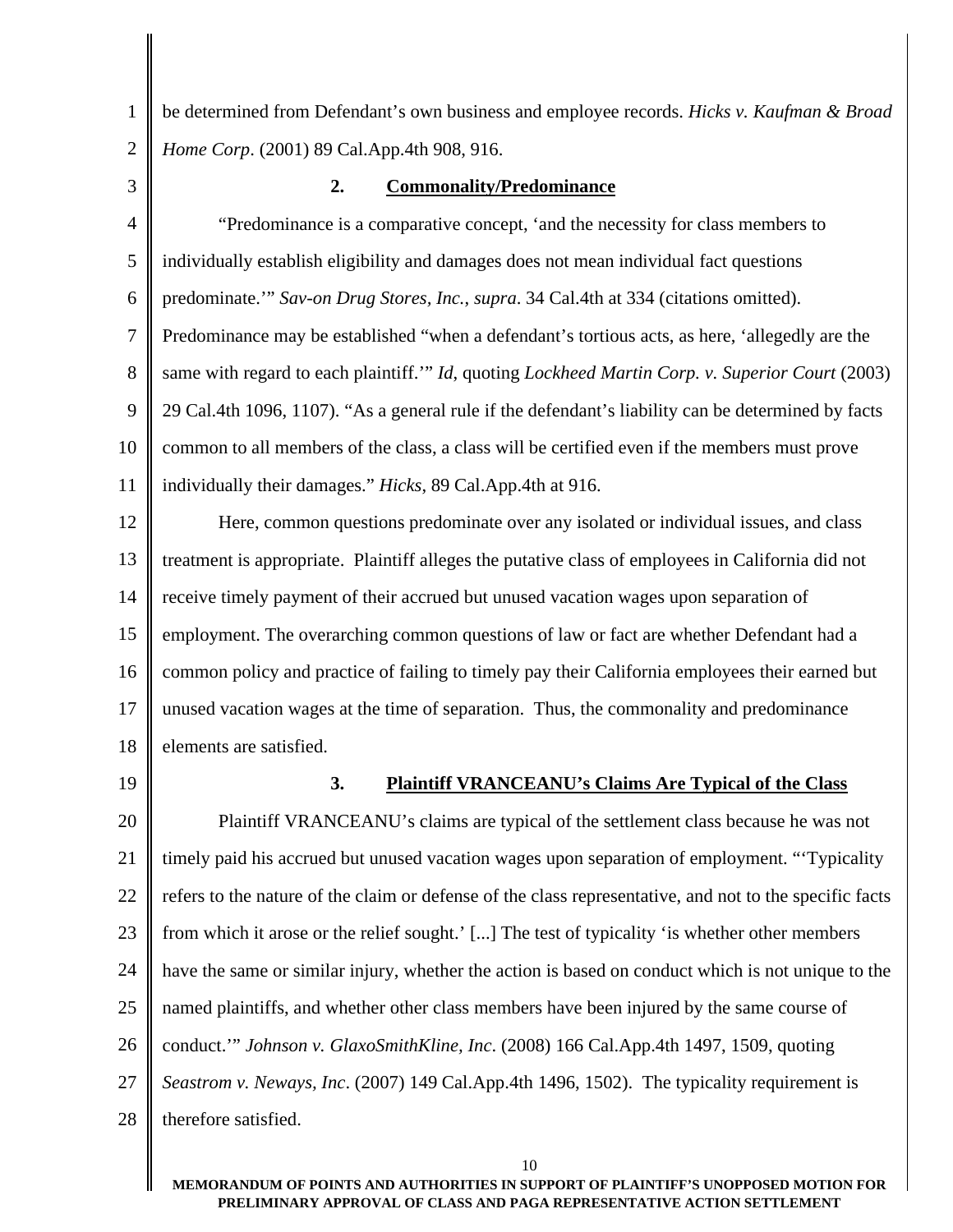## **4. Adequate Representation**

2 3 4 5 6 7 A representative party must fairly and adequately protect the interests of the class. *Lockheed Martin Corp*., supra, 29 Cal.4th at 1104). Plaintiff VRANCEANU has the same interests as all other similarly-situated employees of Defendant Merck who were not timely paid their accrued but unused vacation wages upon separation of employment, and Plaintiff is seeking to hold Defendant responsible for their alleged failure to comply with applicable the California Labor Code for himself and all others similarly situated.

8 9 10 11 12 13 There is, moreover, no antagonism or conflict between Plaintiff VRANCEANU and the other members of the class. Plaintiff has fairly and adequately represented the interests of the class throughout this action. For example, Plaintiff abandoned his claim before the California Department of Labor Standards Enforcement (the Labor Board) in order to pursue a class and PAGA representative action for the benefit of all others similarly affected by Defendant's policy and practice.

14 15 16 17 18 19 20 21 22 Furthermore, Plaintiff requests the court preliminary appoint attorneys Robert Radulescu and Robert A. Waller, Jr., as class counsel. Attorneys Radulescu and Waller have diligently prosecuted the action on behalf of all class members and have no antagonism or conflict with any class members or opposing counsel. Plaintiff's counsel has demonstrated they are capable of representing the class because they have been and are willing and able to continue to vigorously, efficiently and expeditiously prosecute this action for the benefit of the class as a whole and have experience in successfully handling class and/or multi-party actions and complex litigation involving California Labor Code violations and related issues. *See*, Waller Decl. ¶22, ¶23.; Radulescu Decl. ¶ 3.

23

1

#### **B. The Settlement Should Be Preliminarily Approved**

24 25 26 27 28 Rule 3.769 of the California Rules of Court (CRC) sets forth the procedures for settlement of class actions. A two-step process is required. First, the court preliminarily approves the settlement and the class members are notified as directed by the court. Cal. Rules of Court, Rule 3.769(c)-(f).) Second, the court conducts a final approval hearing "to inquire into the fairness of the proposed settlement." Cal. Rules of Court, Rule 3.769(g). The decision to approve or reject a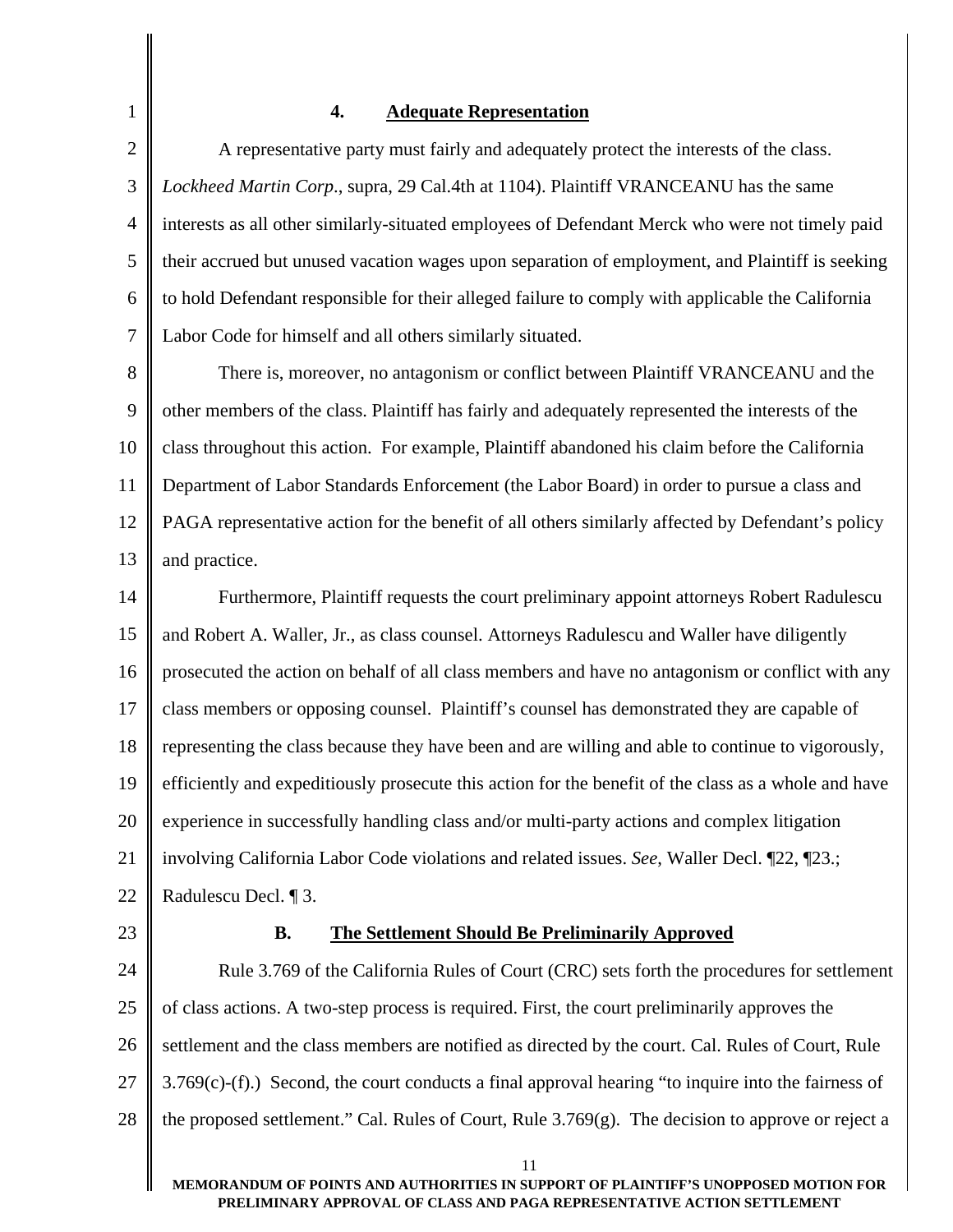1 2 3 4 5 6 proposed settlement is committed to the Court's sound discretion. *See*, *Wershba*, 91 Cal.App.4th at 234-35 (affirming approval of nationwide class action settlement); *7-Eleven Owners for Fair Franchising v. Southland Corp*., 85 Cal.App.4th 1135, 1145-46 (same); *Dunk*, 48 Cal.App.4th at 1801 (same). "Public policy generally favors the compromise of complex class action litigation." (*In re Cellphone Termination Fee Cases (Sprint)* (2009) 180 Cal.App.4th 1110, 1117-1118, quoting, *In re Microsoft I-V Cases* (2006) 135 Cal.App.4th 706, 723 at n. 14).

7 8 9 10 11 12 13 14 15 16 17 18 19 20 21 22 In considering a potential settlement, "the operative word is 'settlement."' See, *7-Eleven Owners for Fair Franchising*, *supra*., 85 Cal. App. 4th at 1150. Thus, "the merits of the underlying class claims are not a basis for upsetting the settlement of a class action." *Id*. Moreover, the "proposed settlement is not to be judged against a hypothetical or speculative measure of what might have been achieved had plaintiffs prevailed at trial." *Wershba*, 91 Cal. App. 4th at 246, 251. In reviewing the fairness of a class action settlement, "' [d]ue regard'... 'should be given to what is otherwise a private consensual agreement between the parties. The inquiry "must be limited to the extent necessary to reach a reasoned judgment that the agreement is not the product of fraud or overreaching by, or collusion between, the negotiating parties, and that the settlement, taken as a whole, is fair, reasonable and adequate to all concerned." *In re Cellphone Fee Termination Cases (Verizon)* (2010) 186 Cal.App.4th 1380, 1389, quoting *7- Eleven Owners for Fair Franchising*, 85 Cal. App. 4th at 1145 (quoting *Dunk*, 48 Cal.App.4th at 1801). Even at a final fairness hearing, the question is not whether the settlement "could be prettier, smarter, or snazzier," but solely "whether it is fair, adequate, and free from collusion." (*Hanlon v. Chrysler Corp*., (9th Cir. 1998) 150 F.3d 1011, 1027). At this preliminary approval stage, the Court need only review the proposed settlement to

23 determine whether it is within the permissible "range of possible judicial approval" and thus,

24 whether the notice to the class and the scheduling of the formal fairness hearing is appropriate.

25 *See*, *Federal Judicial Center, Manual for Complex Litigation*, § 21.632 (4th ed.2004); 4 William

26 B. Rubenstein et al., *Newberg on Class Actions § 11:25* (4th ed. 2002); *see also*, *Gautreaux v.* 

27 *Pierce* (7th Cir.1982) 690 F.2d 616, 621 n. 3 (stating that the purpose of a preliminary approval

28 hearing is "to ascertain whether there is any reason to notify the class members of the proposed

**MEMORANDUM OF POINTS AND AUTHORITIES IN SUPPORT OF PLAINTIFF'S UNOPPOSED MOTION FOR PRELIMINARY APPROVAL OF CLASS AND PAGA REPRESENTATIVE ACTION SETTLEMENT**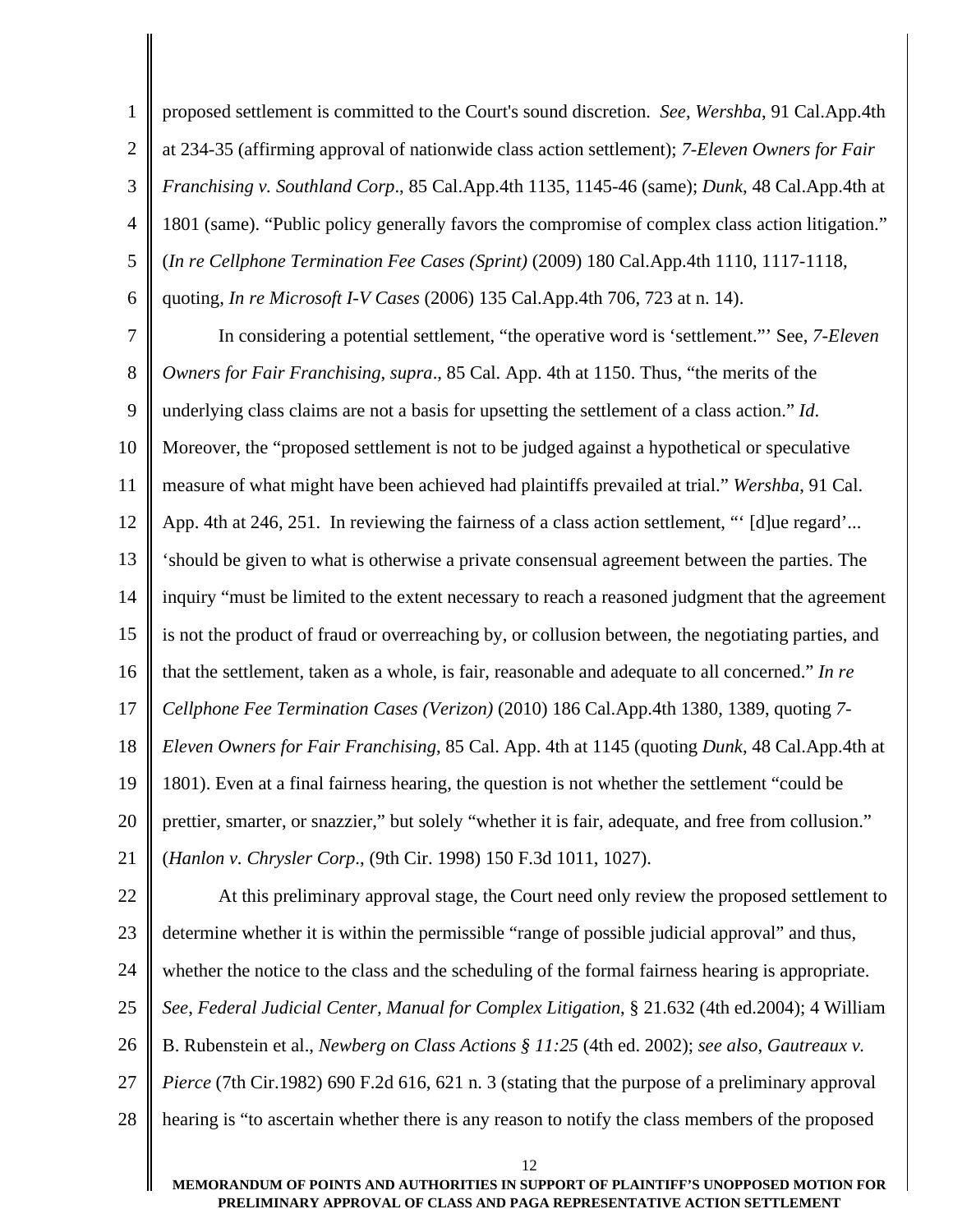1 2 3 4 5 6 7 settlement and to proceed with a fairness hearing.") Preliminary approval should be granted "[w]here the proposed settlement appears to be the product of serious, informed, non-collusive negotiations, has no obvious deficiencies, does not improperly grant preferential treatment to class representatives or segments of the class and falls within the range of possible approval." *See*, *In re NASDAQ Market-Makers Antitrust Litig*., 176 F.R.D. 99, 102 (S.D.N.Y. 1997); *see also*, *Vasquez v. Coast Valley Roofing, Inc*., 670 F.Supp.2d 1114, 1125 (E.D.Cal. 2009) (same); *In re Tableware Antitrust Litigation*, 484 F.Supp.2d 1078, 1079-80 (N.D.Cal. 2007) (same).

8 9 10 11 12 13 14 15 16 17 18 19 20 There is not, nor could there be, any evidence of collusion between counsel and/or any of the parties regarding the settlement. Quite to the contrary, the proposed settlement resulted from intensive, arm's length negotiation between experienced attorneys. *See*, Radulescu Decl. ¶2. The parties entered into the settlement negotiations only after investigation of the facts and law including, *inter alia*, the exchange of information between the parties, numerous conversations and conferences between counsel, review of employee records, payroll records of numerous employees, preparation of violations/damages spreadsheets for evaluation by counsel, interviews of Plaintiff. See, Radulescu Decl. ¶4. These efforts provided Plaintiff VRANCEANU and his experienced counsel with sufficient information to thoroughly analyze the strengths and weaknesses of the case, and subsequently negotiate and consummate the Settlement Agreement proposed to the Court for approval. The negotiations have produced a result that Plaintiff and his counsel believe to be in the best interests of the proposed class, taking into account the costs and risks of continued litigation. See, Radulescu Decl. ¶5.

21 22 23 24 25 26 27 28 The Settlement does not improperly grant preferential treatment to segments of the class or the class representative. All class members are entitled to the same proportionate relief in regard to receiving monetary compensation. Furthermore, the requested incentive award of up to \$10,000 to compensate Plaintiff VRANCEANU for his time and work does not evidence any improper preferential treatment. Rather, "[i]ncentive awards are fairly typical in class action cases." *See*, *Rodriguez v. West Publishing Corp.* (9th Cir.2009) 563 F.3d 948, 958, citing 4 *Newberg on Class Actions*, § 11:38, p. 81). Such awards "are discretionary ... and are intended to compensate class representatives for work done on behalf of the class, to make up for financial or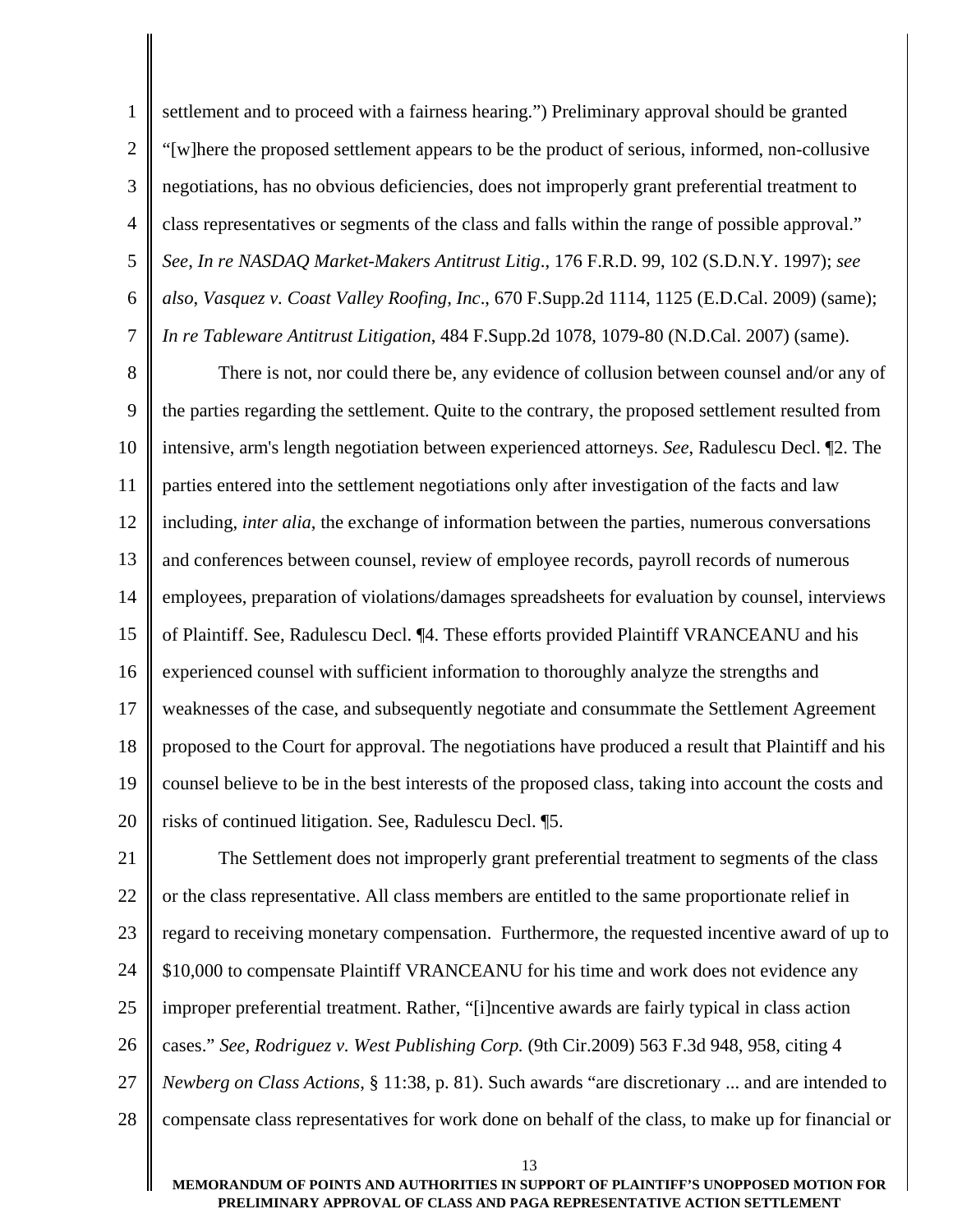reputational risk undertaken in bringing the action, and, sometimes, to recognize their willingness to act as a private attorney general." *See*, *Rodriguez*, at pp. 958-958.; see also, *In re Cellphone Fee Termination Cases (Verizon)*, 186 Cal.App.4th 1380 (affirming incentive award); *Munoz v. BCI Coca-Cola Bottling Co. of Los Angeles* (2010) 186 Cal.App.4th 399 (same).

5 6 7 8 9 10 11 12 13 14 15 16 17 The proposed settlement provides monetary benefits which directly address the breaches in question without the considerable risks and delays associated with continued litigation, trial and appeal. Indeed, if this litigation were to proceed to trial, the apparent strengths of any particular plaintiff's case are no guarantee of obtaining class certification on an opposed basis, nor are they any guarantee the defense would not prevail on the merits. Even if a judgment were obtained against Defendant at trial, the recovery might be of no greater value to class members, and indeed might be substantially less valuable, than the proposed settlement, after taking into consideration the additional costs and expenses associated with trial and/or appeal. Moreover, even if Plaintiff and the class ultimately prevailed, it could be years before the class received any recovery. The Settlement is the best vehicle for settlement class members to receive the relief to which they are entitled in a prompt and efficient manner. In short, the Settlement not only falls within the range of possible approval, it is indisputably fair, reasonable, and adequate, satisfying the standards for preliminary approval as well as final approval. (Radulescu Decl. ¶6).

18

1

2

3

4

## **IV. CONCLUSION**

19 20 21 22 23 Plaintiff respectfully requests that the Settlement Agreement be granted Preliminary Approval under CRC 3.769, that the Settlement Class be conditionally certified for purposes of settlement, that the Court approve the Notice Plan attached as Exhibit "B" and order distribution of the proposed notices, claim forms and request for exclusion forms to the settlement class members, and that the Court set the hearing re: final approval.

| 24 |                       | Respectfully submitted,                                                |
|----|-----------------------|------------------------------------------------------------------------|
| 25 | Dated: March 11, 2022 | ROMANCORE LAW, P.C.                                                    |
| 26 |                       | /s/ Robert Radulescu<br><b>Robert Radulescu</b>                        |
| 27 |                       | Attorney for Plaintiff and the Class                                   |
| 28 |                       |                                                                        |
|    |                       | 14                                                                     |
|    |                       | MEMORANDUM OF POINTS AND AUTHORITIES IN SUPPORT OF PLAINTIFF'S UNOPPO! |